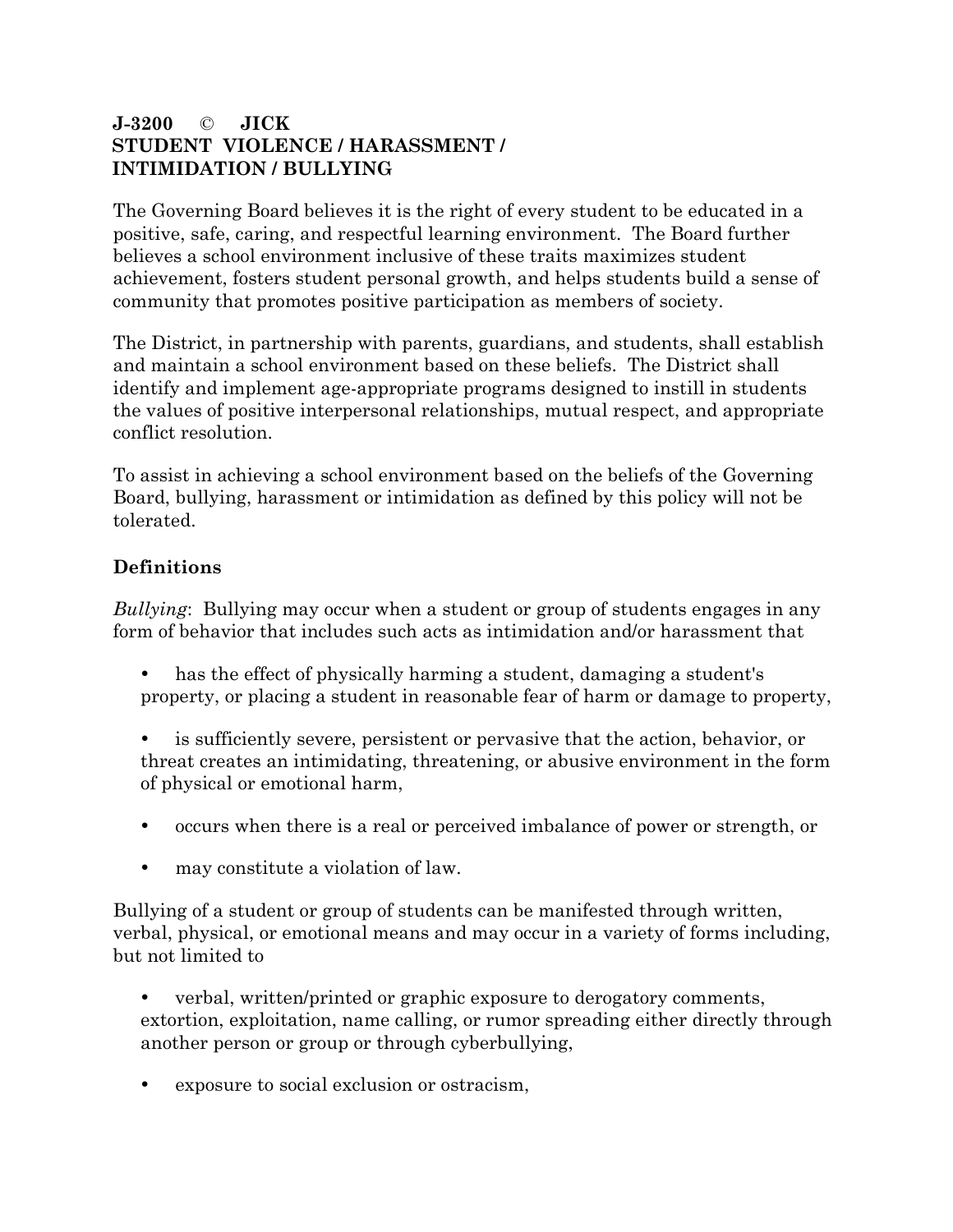- physical contact including but not limited to pushing, hitting, kicking, shoving, or spitting, and
- damage to or theft of personal property.

*Cyberbullying*: Cyberbullying is, but not limited to, any act of bullying committed by use of electronic technology or electronic communication devices, including telephonic devices, social networking and other Internet communications, on school computers, networks, forums and mailing lists, or other District-owned property, and by means of an individual's personal electronic media and equipment.

*Harassment*: Harassment is intentional behavior by a student or group of students that is disturbing or threatening to another student or group of students. Intentional behaviors that characterize harassment include, but are not limited to, stalking, hazing, social exclusion, name calling, unwanted physical contact and unwelcome verbal or written comments, photographs and graphics. Harassment may be related, but not limited to, race, religious orientation, sexual orientation, cultural background, economic status, size or personal appearance. Harassing behaviors can be direct or indirect and by use of social media.

*Intimidation*: Intimidation is intentional behavior by a student or group of students that places another student or group of students in fear of harm of person or property. Intimidation can be manifested emotionally or physically, either directly or indirectly, and by use of social media.

## **Prohibitions and Discipline**

Students are prohibited from bullying on school grounds, school property, school buses, at school bus stops, at school sponsored events and activities, and through the use of electronic technology or electronic communication equipment on school computers, networks, forums, or mailing lists.

Disciplinary action may result for bullying which occurs outside of the school and the school day when such bullying results in a substantial physical, mental, or emotional negative effect on the victim while on school grounds, school property, school buses, at school bus stops, or at school sponsored events and activities, or when such act(s) interfere with the authority of the school system to maintain order. All suspected violations of law will be reported to local law enforcement.

## **Reporting Incidents of Bullying**

A student who is experiencing bullying, or believes another student is experiencing bullying, is to report the situation to the principal or another school employee. A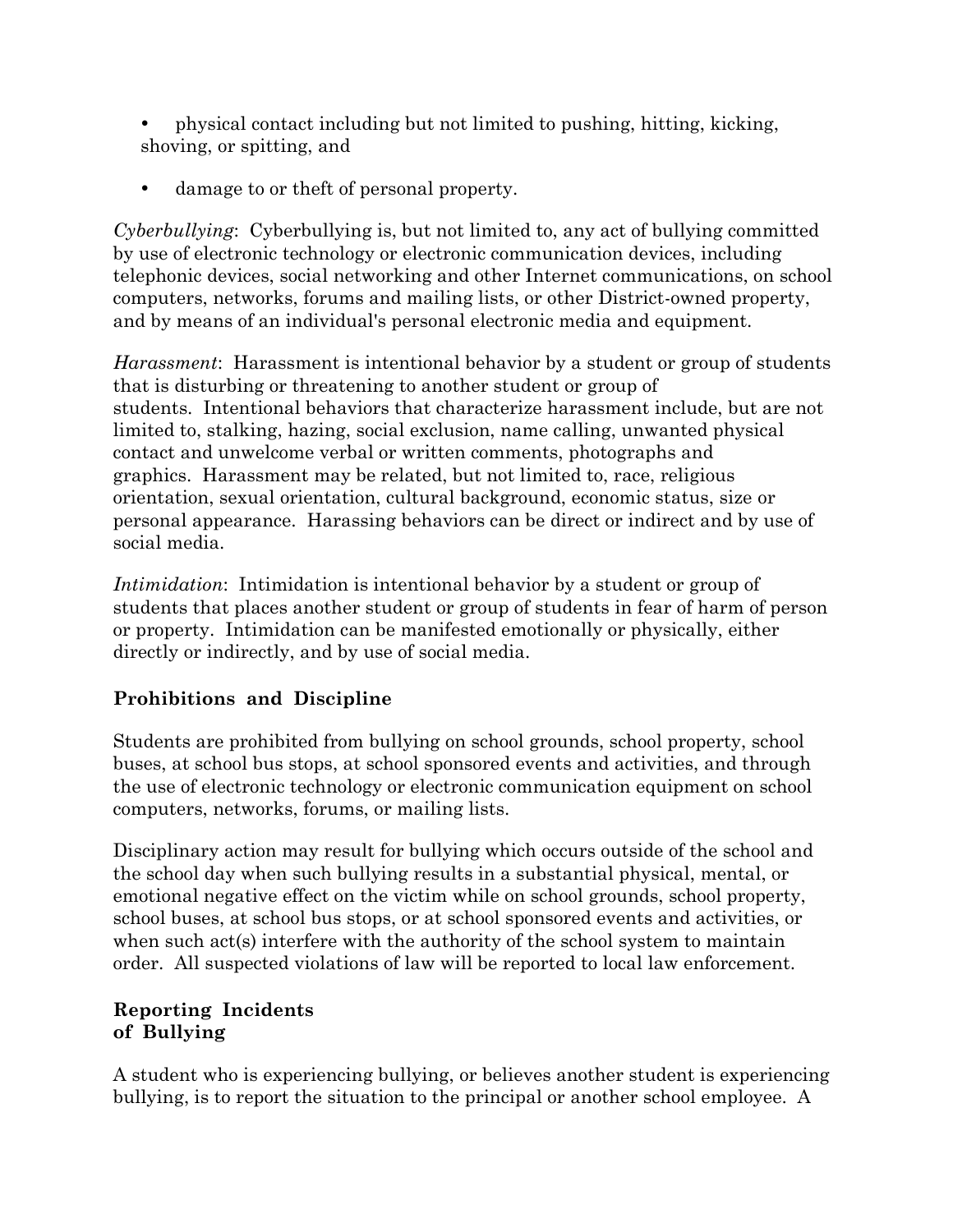school employee who becomes aware of or suspects a student is being bullied shall immediately notify the school administrator. School personnel shall maintain confidentiality of the reported information.

The initial notification of an alleged incident may be provided verbally. A detailed written description of the incident and any other relevant information must be provided on form(s) made available by the school and submitted to the principal within one (1) school day of the verbal report. Should the principal be the employee who observes, is informed of, or suspects a student is experiencing bullying the principal shall document the incident or concern in writing. Failure by an employee to report a suspected case of bullying may result in disciplinary action up to suspension without pay or dismissal pursuant to Board Policies GCQF and GDQD.

Reprisal by any student or staff member directed toward a student or employee related to the reporting of a case of bullying or a suspected case of bullying shall not be tolerated, and the individual(s) will be subject to the disciplines set out in applicable District policies and administrative regulations.

At the time a student reports alleged bullying the principal shall provide to the student who has allegedly been bullied a written copy of student rights, protections and support services available to the student and shall notify the student's parent(s) of the report.

The principal shall investigate *all* reports of bullying. If the principal determines that bullying has occurred, discipline will be administered pursuant to Board Policies JK, JKD, and JKE. Regardless of the outcome of the investigation the principal will meet with the involved students to review the findings of the investigation. Subject to the restrictions of the Family Educational Rights and Privacy Act (FERPA) set out in Policy JR, the parent(s) or guardian(s) of the involved students shall also be informed of the findings of the investigation.

Documentation related to reported bullying and subsequent investigation shall be maintained by the District for not less than six (6) years. In the event the District reports incidents to persons other than school officials or law enforcement all individually identifiable information shall be redacted. Restrictions established by FERPA on disclosure of personally identifiable student information must be observed at all times.

The Superintendent shall establish procedures for the dissemination of information to students, parents and guardians. The information will include, but not be limited to, Governing Board policies, incident reporting, support services (proactive and reactive) and student's rights. The dissemination of this information shall

occur during the first (1st) week of each school year,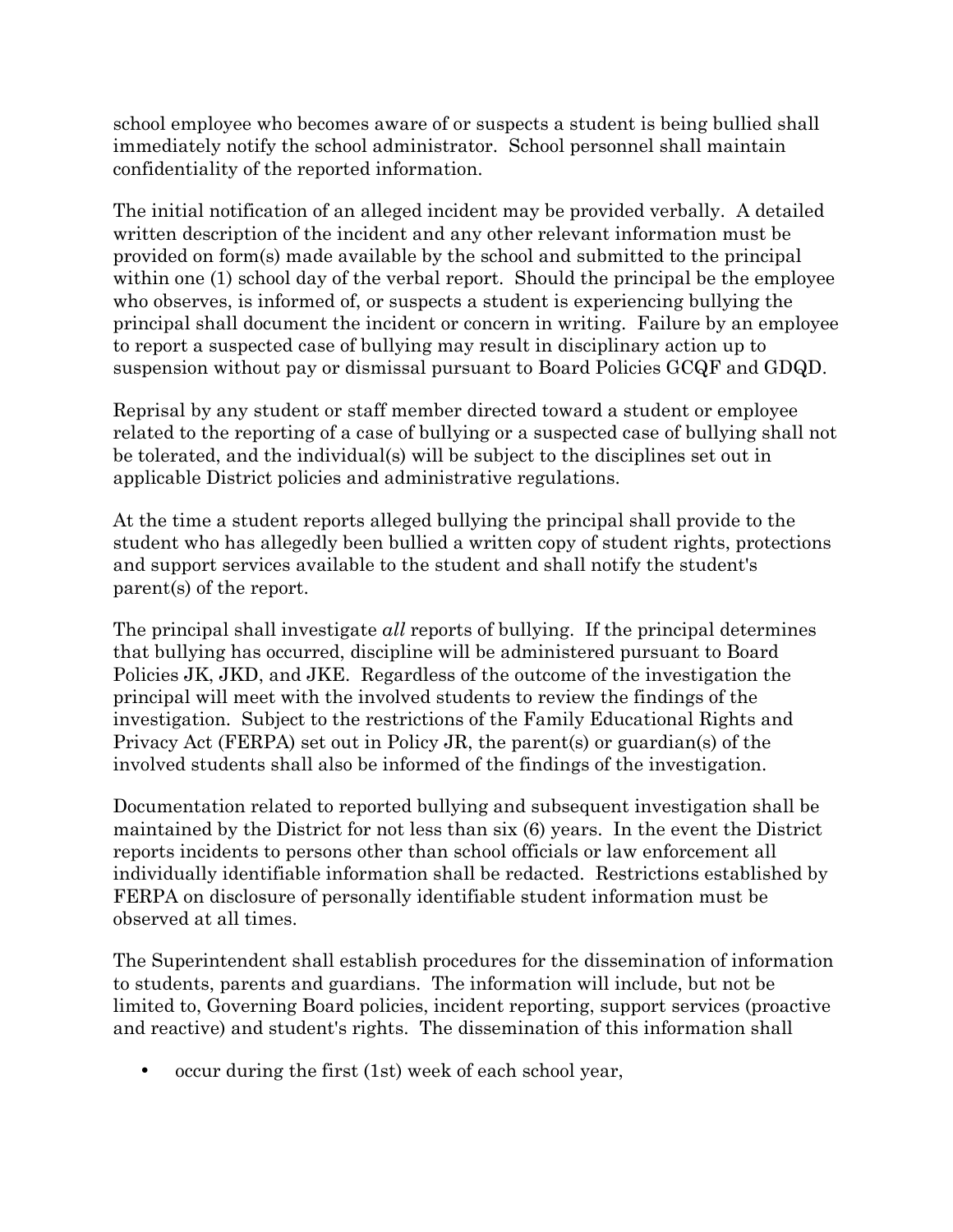be provided to each incoming student during the school year at the time of the student's registration,

- be posted in each classroom and in common areas of the school, and
- be summarized in the student handbook and on the District website, and

the Superintendent shall establish procedures for the dissemination of information to District employees including, but not limited to

- Governing Board policy,
- preventive measures,
- incident reporting procedures,
- available support services for students (both proactive and reactive), and
- student rights.

Information will be provided to staff members at the beginning of each instructional year and on the first day of employment for new employees.

The Superintendent shall establish procedures designed to protect the health and safety of students who are physically harmed as the result of bullying. These will include, when appropriate, procedures for contacting emergency medical services, law enforcement agencies, or both.

Knowingly submitting a false report under this policy shall subject the student to discipline up to and including suspension or expulsion. Where disciplinary action is necessary pursuant to any part of this policy, relevant District policies shall be followed.

Law enforcement authorities shall be notified any time District officials have a reasonable belief that an incidence of bullying is a violation of the law.

*Adopted:* date of Manual adoption

LEGAL REF.: A.R.S. [13-1202](http://lp.ctspublish.com/asba/public/lpext.dll?f=FifLink&t=document-frame.htm&l=jump&iid=PRM.nfo&d=13-1202&sid=6f7ceaa1.816de234.0.0#JD_13-1202) [13-1203](http://lp.ctspublish.com/asba/public/lpext.dll?f=FifLink&t=document-frame.htm&l=jump&iid=PRM.nfo&d=13-1203&sid=6f7ceaa1.816de234.0.0#JD_13-1203) [13-1204](http://lp.ctspublish.com/asba/public/lpext.dll?f=FifLink&t=document-frame.htm&l=jump&iid=PRM.nfo&d=13-1204&sid=6f7ceaa1.816de234.0.0#JD_13-1204) [13-2321](http://lp.ctspublish.com/asba/public/lpext.dll?f=FifLink&t=document-frame.htm&l=jump&iid=C%3A%5CDATA%20FOLDER%5CNFO%5CPRM.NFO&d=13-2321&sid=6f7ceaa1.816de234.0.0#JD_13-2321) [13-2916](http://lp.ctspublish.com/asba/public/lpext.dll?f=FifLink&t=document-frame.htm&l=jump&iid=C%3A%5CDATA%20FOLDER%5CNFO%5CPRM.NFO&d=13-2916&sid=6f7ceaa1.816de234.0.0#JD_13-2916) [13-2921](http://lp.ctspublish.com/asba/public/lpext.dll?f=FifLink&t=document-frame.htm&l=jump&iid=C%3A%5CDATA%20FOLDER%5CNFO%5CPRM.NFO&d=13-2921&sid=6f7ceaa1.816de234.0.0#JD_13-2921) [13-3506.01](http://lp.ctspublish.com/asba/public/lpext.dll?f=FifLink&t=document-frame.htm&l=jump&iid=C%3A%5C1%2042Nfo%5CPRM.NFO&d=13-3506.01&sid=6f7ceaa1.816de234.0.0#JD_13-350601) [15-341](http://lp.ctspublish.com/asba/public/lpext.dll?f=FifLink&t=document-frame.htm&l=jump&iid=Title15.nfo&d=15-341&sid=6f7ceaa1.816de234.0.0#JD_15-341)